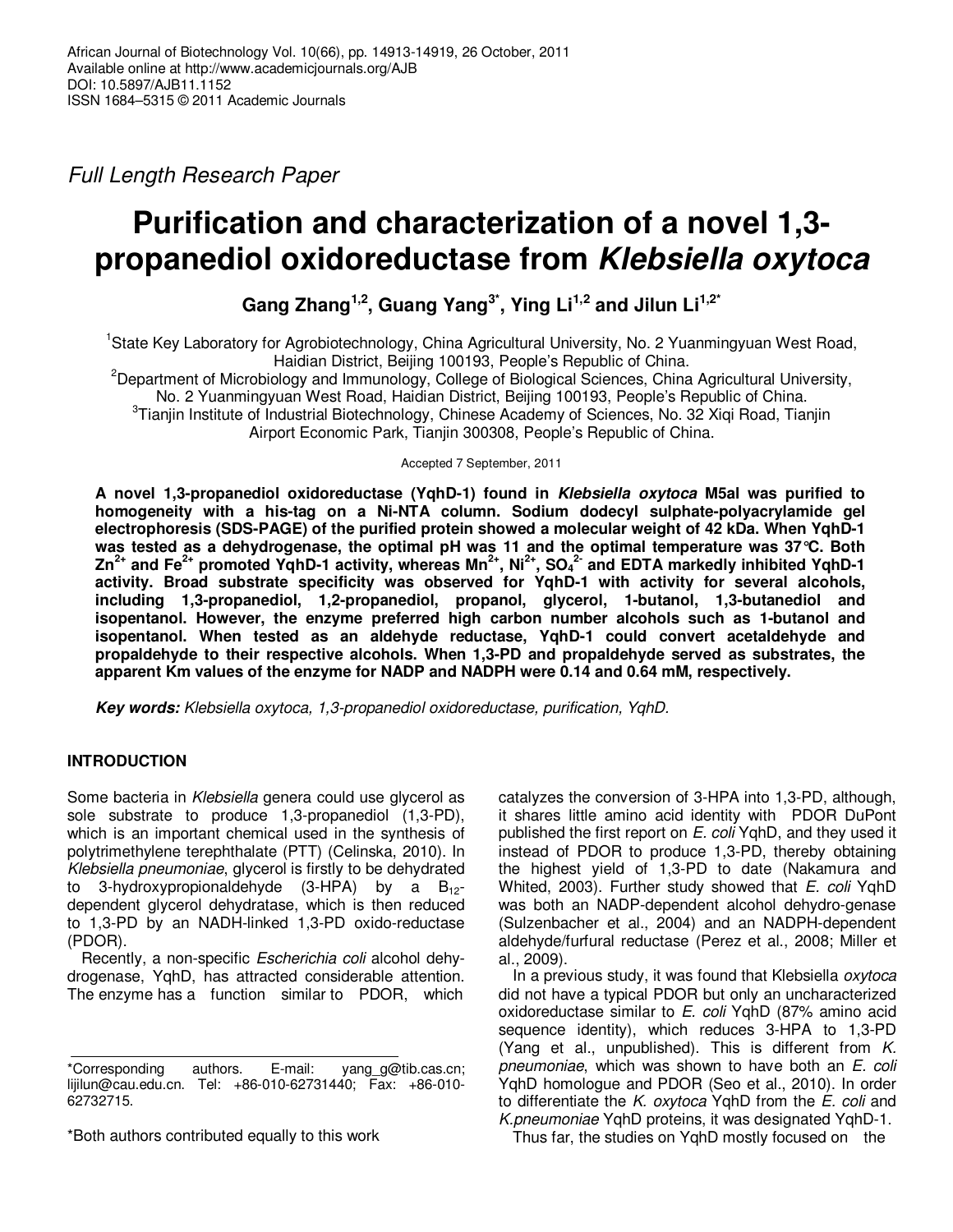

**Figure 1.** Enzyme analysis of recombinant plasmids constructions by agarose gel electrophoresis. Lane 1: DNA Marker; Lane 2: pHY NcoI and HinDIII restriction endonuclease digestion; Lane 3: pYH Ncol and HinDIII restriction endonuclease digestion.

construction of engineered strains to yield 1,3-PD using the E. coli yqhD gene (Zhu et al., 2009; Zhuge et al., 2010; Tang et al., 2009). There is no available report on the properties of YqhD-1 in K. oxytoca. In the present study, we reported for the first time the purification and characterization of the novel 1,3-PD oxidoreductase  $(YqhD-1)$  from K. oxytoca, which is the basis for investigation of the genetic diversity of yqhD genes among different 1,3-PD-producing bacteria and E. coli.

## **MATERIALS AND METHODS**

## **Organisms, plasmids and growth conditions**

K. oxytoca M5al, E. coli DH5α and E. coli BL21(DE3) were preserved in our laboratory. The pMD18-T Simple vector and pET28a were purchased from Takara (Japan) and Novagen (Wisconsin, USA), respectively. E. coli BL21(DE3) was grown aerobically at 37°C in LB medium containing 50 µg/ml kanamycin.

## **Construction of recombinant plasmids and strains**

The *yghD-1* genes with N-terminal and C-terminal his-tags were amplified by polymerase chain reaction (PCR) from  $K.$  oxytoca genomic DNA as a template using primer pairs HY1 (gtcccatgggacaccaccaccaccaccacgccatgaataatttcgacctac, NcoI),

HY2 (acgaagcttcggagaggaggttgattagc, HinDIII) and YH1 (gtcccatgggattgagggcaccagccatg, NcoI), YH2 (acgaagcttttagtggtggtggtggtggtggcgcgcagcctcgtaaat, HinDIII), respectively. The PCR products were purified and ligated into the pMD18-T Simple vector, resulting in plasmids pTHY and pTYH; these plasmids were then digested with Ncol and HinDIII and ligated into the expression vector pET28a to generate recombinant plasmids pHY and pYH, respectively. These two recombinant plasmids were transformed into competent E. coli BL21(DE3) cells, and two recombinant strains, E. coli HY (expressing YqhD-1 with an N-terminal his-tag) and E. coli YH (expressing YqhD-1 with a Cterminal his-tag), were finally obtained. The recombinant plasmids were subjected to enzyme digestion and sequencing to verify the correct construction.

## **Expression of** *yqhD-1* **and purification of YqhD-1**

When the cells expressing YqhD-1 grown in LB medium reached an optical density at 600 nm of 0.5, IPTG was added to a final concentration of 0.5 mM and was incubated for 7 h. The cells were centrifuged at 12,000  $\times g$  for 10 min at 4°C, and after washing with lysis buffer (50 mM sodium phosphate, pH 8.0; 500 mM NaCl; 10 mM imidazole), cells were resuspended in the same buffer (10 mL). Crude cell extracts were prepared by ultrasonic treatment for 10 min (Power 240 W). After centrifugation (12,000  $\times g$  for 25 min at 4°C), the supernatant was used for purification.

The supernatant (8 ml) was loaded onto a nickel nitrilotriacetic acid-agarose (Ni-NTA) affinity chromatography column, which was pre-equilibrated with washing buffer (50 mM sodium phosphate, pH 8.0; 500 mM NaCl; 20 mM imidazole). After washing with 20 column volumes of the same buffer, the enzyme was eluted with 2.5 ml of elution buffer (50 mM sodium phosphate, pH 8.0; 500 mM NaCl; 50 to 250 mM imidazole).

The eluted fractions were analyzed using SDS-PAGE (10%). The proteins on the gel were stained with Coomassie brilliant blue R-250. Marker proteins with molecular weights ranging from 14.4 to 94.0 kDa (14.4, 20, 26, 33, 45, 66.2, 94 kDa) were used to estimate the molecular weights of the expression products.

## **Enzyme assays**

Enzyme activity was calculated from the linear slope of increasing or decreasing absorption of NADPH at 340 nm (Johnson and Lin, 1987; Perez et al., 2008.) at room temperature. One unit of enzyme activity was defined as the amount of protein that produces or consumes 1 nmol of NADPH per minute. Unless otherwise stated, the reaction mixture contained 100 mM potassium carbonate  $(K_2CO_3)$  buffer (pH 9.0), 100 mM 1,3-PD, 1 mM NADP, 30 mM  $(NH_4)_2SO_4$  and 40  $\mu$ g/ml purified YqhD-1. When YqhD-1 was tested as an aldehyde reductase, potassium phosphate buffer (pH 7.0), was used and the substrates were replaced with aldehydes and NADPH. The total protein concentration was determined by the method of Bradford using bovine serum albumin as the standard.

## **RESULTS AND DISCUSSION**

## **Construction of recombinant plasmids**

Two target products of *yghD-1* genes were amplied by PCR using the primer pairs HY1, 2 and YH1, 2 from the template  $K.$  oxytoca M5al genome. Finally, two target recombinant plasmids were obtained by ligating the products into the NcoI and HinDIII sites of the plasmid pET28a (Figure 1), which were further proved by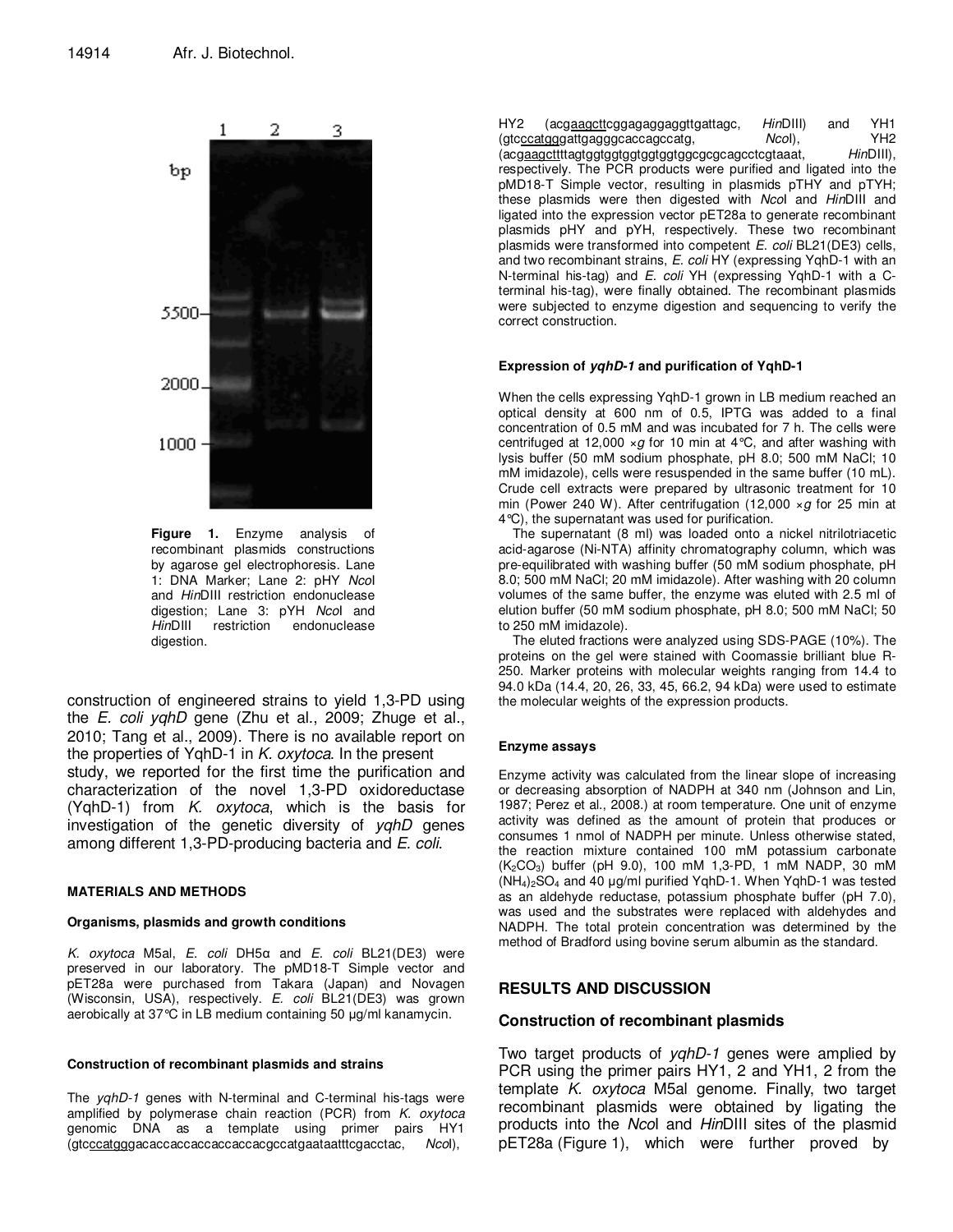| <b>Purification step</b> | <b>Total protein</b><br>(mg) | <b>Total activity</b><br>(U) | <b>Specific activity</b><br>(U/mq) | <b>Purification</b><br>fold | Yield<br>(%) |
|--------------------------|------------------------------|------------------------------|------------------------------------|-----------------------------|--------------|
| Crude enzyme             | 4.99                         | 754.3                        | 151.2                              |                             | 100          |
| Ni-NTA agarose           | 3.18                         | 638.6                        | 200.8                              | l .33                       | 84.7         |

**Table 1.** Purification steps of the YqhD-1.



**Figure 2.** SDS-PAGE of purified YqhD-1. Lane 1, Elution with 50 mM elution buffer; lane 2, elution with 100 mM elution buffer; lane 3, elution with 70 mM elution buffer; lane 4, elution with 150 mM elution buffer; lane 5, elution with 200 mM elution buffer; lane 6, elution with 250 mM elution buffer; M, molecular weight markers (26, 33, 45, 66.2, 94 kDa). Elution buffer (50 mM sodium phosphate, pH 8.0; 500 mM NaCl; 50 to 250 mM imidazole).

sequencing (GenBank accession no: EF683586). The constructs were transformed into E. coli BL21(DE3) for recombinant YqhD overexpression.

# **Expression of** *yqhD* **in** *E. coli* **and purification of YqhD-1**

His-tagged YqhD-1 (with an N-terminal his-tag) was expressed and purified as described in materials and methods. It was purified 1.33-fold with an overall yield of 84.7% and specific activity of 200.8 U/mg (Table 1). The results show that the soluble protein was in the cell-free crude extract of  $E$ . coli HY, and that no such soluble protein existed in the cell-free crude extract of E. coli YH (data not shown), which is similar to what was found with glutamine synthetase (Li et al., 2009).

The purity of the enzyme was examined using SDS-PAGE. As shown in Figure 2, the purified enzyme appeared to be homogeneous. Its molecular weight (MW) was approximately 42 kDa, which was identical to the predicted MW of the yqhD gene. Because the deduced gene product of yqhD-1 has 87% identity with E. coli YqhD, the enzyme could also be a tetramer of a 42 kDa polypeptide (Sulzenbacher et al., 2004; Zhu et al., 2009).

The YqhD-1 amino acid sequence (EF683586) has 87.34 and 93.28% similarity with the E. coli YqhD sequence (NC\_004431. 1) and *K. pneumoniae* AS 1.1736 YqhD sequence (EU012494), respectively. Additionally, there are no similarity between amino acid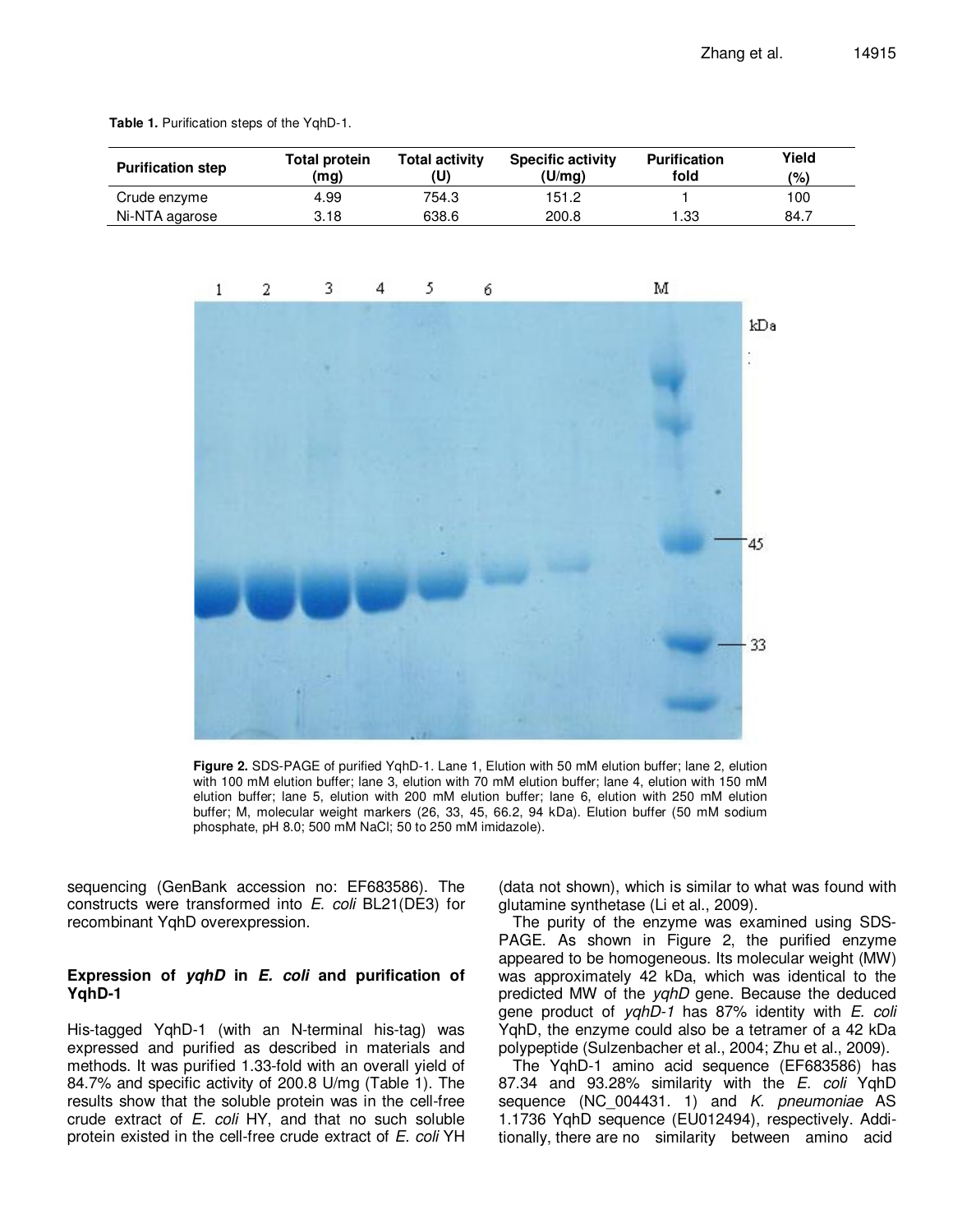

**Figure 3**. Temperature stability of YqhD-1. Temperature stability was determined by preincubating purified YghD-1 in 100 mM  $K_2CO_3$  buffer (pH 9.0) at 4, 16, 30, 37, 50, 60 and 70 °C for 0.5 and 2 h. Enzyme activity was expressed as a percentage relative to the maximum value. All the experiments were repeated at least 3 times.

sequences of the YqhD-1 and typical 1,3-PD oxidoreductase (PDOR, encoded by the gene  $dhaT$ ).

# **Effect of temperature and pH on YqhD-1 activity**

As shown in Figure 3, YqhD-1 was stable at 4 and 16°C, and it retained 51% activity after incubation at 37°C for 2 h. The optimal temperature for activity was 37°C and the optimal pH was 11 (Figures 4 and 5).

# Effect of monovalent and divalent cations, NH<sub>4</sub><sup>+</sup>, SO<sub>4</sub><sup>2</sup> **and EDTA on YqhD-1 activity**

The influence of metal ions,  $NH_4^+$  and  $SO_4^2$  on YqhD-1 was investigated and the results are shown in Table 2. The relative activity of YqhD-1 increased 8-, 3.5- and 2 fold with addition of  $Zn^{2+}$ , Fe<sup>2+</sup> and Co<sup>2+</sup>, respectively suggesting that these ions are beneficial for the enzyme. This was somewhat similar to what was observed for the enzymes from E. coli and Pyrococcus furiosus, which required  $Zn^{2+}$  for full activity (Ma and Adams, 1999).

The addition of Ca<sup>2+</sup>, Cu<sup>2+</sup> or NH<sub>4</sub><sup>+</sup> did not affect YqhD<sub>-</sub> 1 activity. However, YqhD-1 activity was inhibited by Mn<sup>2+</sup> and  $Ni<sup>2+</sup>$ . In contrast, the 1,3-PD dehydrogenases from K. pneumoniae (Johnson and Lin, 1987), Lactobacillus buchneri, Lactobacillus brevis (Veigadacunha and Foster, 1992), Citrobacter freundii (Daniel et al., 1995) and Clostridium butyricum (Malaoui and Marczak, 2000) required either  $Mn^{2+}$  or  $Fe^{2+}$  for full activity.

When  $(NH_4)_2SO_4$  was added to the reaction mixture, more than 40% of the activity was lost. Further study showed that  $SO_4^2$ , but not  $NH_4^+$ , was the inhibitor of YqhD-1 activity. This was different from what was observed for the 1,3-PD dehydrogenase of C. butyricum E5 mutant D, for which  $NH_4^+$  was shown to be the most effective activator (Malaoui and Marczak, 2001).

When EDTA was added to the reaction, the relative activity of YqhD-1 decreased by 89.7% which showed that YqhD-1 requires metal ion as a cofactor (Table 2).

## **Kinetic constants for substrates**

YqhD-1 was preferentially active with NADP or NADPH,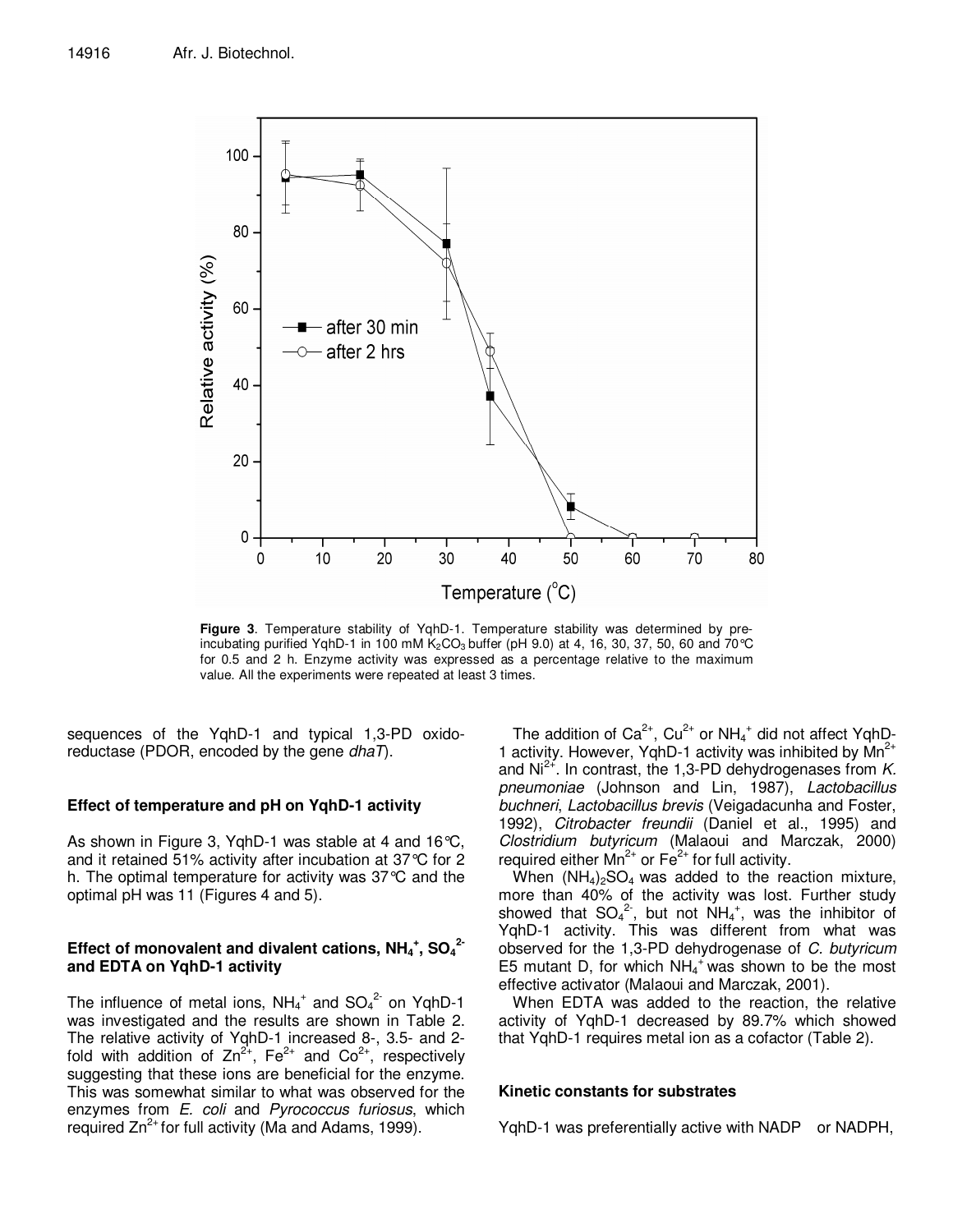

**Figure 4**. Optimal temperature of YqhD-1. Assays to determine the optimum reaction temperature were performed over a range of 4 to 50°C at pH 9.0. Enzyme activity was expressed as a percentage relative to the maximum value. All the experiments were repeated at least 3 times.



**Figure 5**. Optimal pH of YqhD-1. To determine the optimal pH, the experiments were run in 100 mM  $K_2CO_3$  buffer adjusted to the appropriate pH with either 3 M KOH or 3 M HCl. Enzyme activity was expressed as a percentage relative to the maximum value. All the experiments were repeated at least 3 times.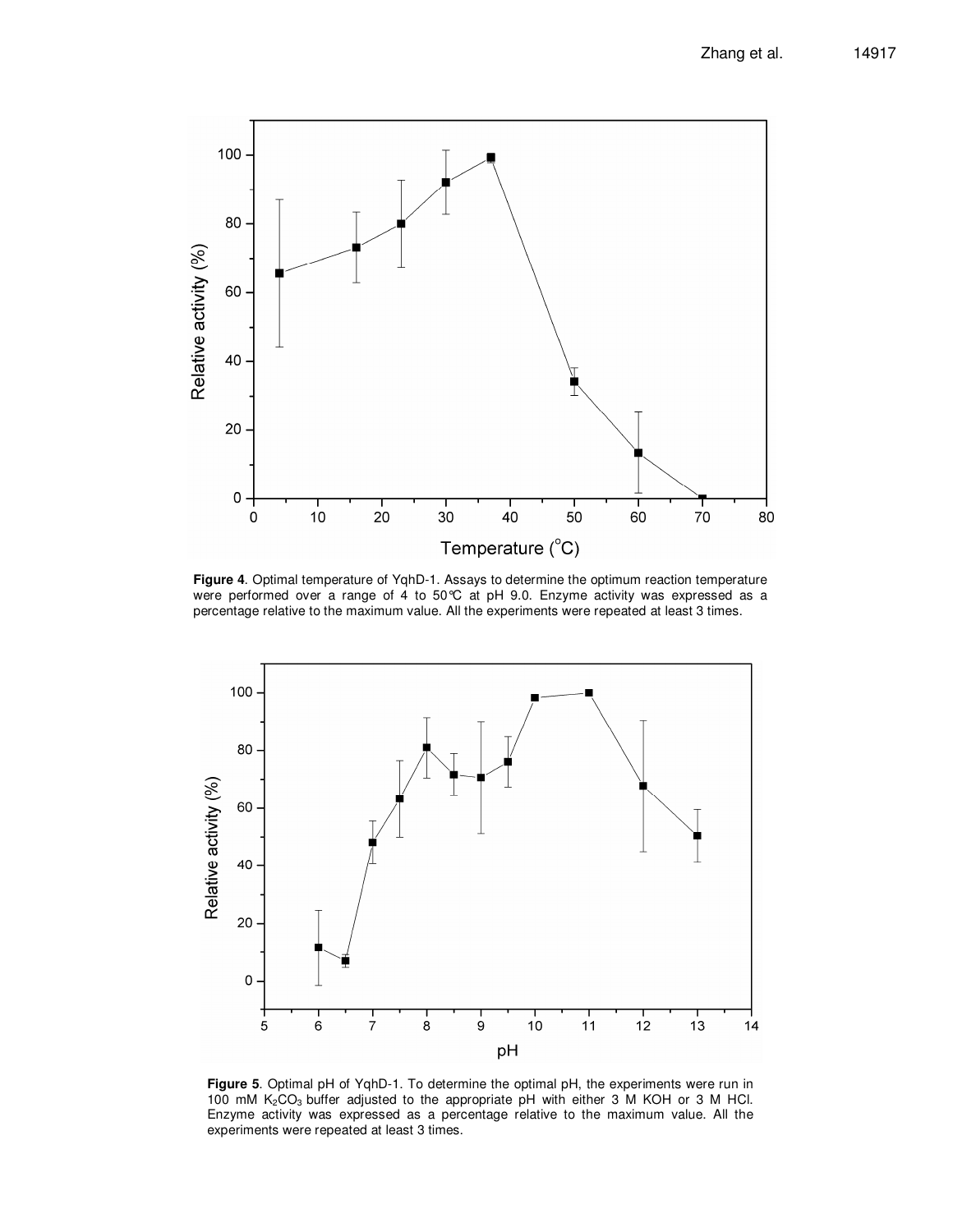| <b>Additive</b>                                                                                               | <b>Concentration (mM)</b> | Relative activity (%) |  |  |
|---------------------------------------------------------------------------------------------------------------|---------------------------|-----------------------|--|--|
| None                                                                                                          |                           | 12.6                  |  |  |
| $Zn^{2+}$                                                                                                     |                           | 100                   |  |  |
|                                                                                                               |                           | 56.8                  |  |  |
| $Fe^{2+}$<br>Co <sup>2+</sup><br>Mg <sup>2+</sup><br>Cu <sup>2+</sup><br>Ca <sup>2+</sup><br>Ni <sup>2+</sup> |                           | 37.8                  |  |  |
|                                                                                                               |                           | 14.3                  |  |  |
|                                                                                                               |                           | 10.8                  |  |  |
|                                                                                                               |                           | 7.1                   |  |  |
|                                                                                                               |                           | 4.6                   |  |  |
| $Mn^{2+}$                                                                                                     |                           | 0                     |  |  |
| $NH_4$ <sup>+</sup>                                                                                           | 30                        | 12.4                  |  |  |
| SO <sub>4</sub> <sup>2</sup>                                                                                  | 5                         | 7.2                   |  |  |
| <b>EDTA</b>                                                                                                   |                           | 1.3                   |  |  |

**Table 2.** The effect of monovalent and divalent cations,  $NH_4^+$ ,  $SO_4^2$ <sup>2</sup> and EDTA on YqhD-1 activity.

YqhD-1 was incubated with metal ions,  $NH_4^+$ ,  $SO_4^2$  or EDTA in 100 mM  $K<sub>2</sub>CO<sub>3</sub>$  buffer (pH 9.0) along with 100 mM 1,3-PD and 1 mM NADP to determine their effects on activity. Enzyme activity was expressed as a percentage relative to the activity determined in the presence of  $Zn^{2+}$ . All experiments were repeated at least 3 times.

| <b>Alcohol</b>  | $Km$ (mM) | Aldehyde     | $Km$ ( $mM$ ) | Coenzyme     | $Km$ ( $mM$ ) |
|-----------------|-----------|--------------|---------------|--------------|---------------|
| Methanol        | ND.       | Formaldehyde | ND.           | <b>NADP</b>  | 0.14          |
| Ethanol         | 690.8     | Acetaldehyde | 620.8         | <b>NADPH</b> | 0.64          |
| Ethanediol      | ND.       | Propaldehyde | 529.8         |              |               |
| 1,3-Propanediol | 94        |              |               |              |               |
| 1,2-Propanediol | 2769.5    |              |               |              |               |
| Propanol        | 1244.4    |              |               |              |               |
| Isopropanol     | ND.       |              |               |              |               |
| Glycerol        | 6210.8    |              |               |              |               |
| 1-Butanol       | 31.1      |              |               |              |               |
| 1,3-Butanediol  | 136.2     |              |               |              |               |
| Isopentanol     | 18.6      |              |               |              |               |

**Table 3.** The apparent Km values of YqhD-1 for substrates and coenzymes.

The apparent Km values of YqhD-1 were determined from the results of experiments in which a fixed concentration of the substrate or coenzyme was used together with an appropriate concentration range of the other reactants. The Km values were calculated by nonlinear regression to the Michaelis-Menten equation from Lineweaver-Burk plots. (NH<sub>4</sub>)<sub>2</sub>SO<sub>4</sub> was omitted from the assay mixtures for the determination of Km values. ND, not detected. All experiments were repeated at least 3 times.

and was much less active with NAD or NADH (data not shown). However, YqhD-1 was not highly substrate specific, since it was able to oxidize a broad range of alcohols, including ethanol, 1,3-propanediol, 1,2 propanediol, propanol, glycerol, 1-butanol, 1,3-butanediol and isopentanol. Further, it can reduce acetaldehyde and propaldehyde to their corresponding alcohols (Table 3). This observation is consistent with the findings for YqhD from E. coli and 1,3-PD dehydrogenase from L. buchneri and L. brevis (Veigadacunha and Foster, 1992), but dissimilar to the typical PDOR from K. pneumoniae, which only catalyzes the reaction of 1,3-PD to 3-HPA when

tested as a dehydrogenase.

As shown in Table 3, YqhD-1 exhibited Michaelis-Menten kinetics, and the apparent Km values for ethanol, 1,3 propanediol, 1-butanol and isopentanol were 690.8, 94, 31.1 and 18.6 mM, respectively. This indicated that the affinity of YqhD-1 for isopentanol, 1-butanol and 1,3 propanediol was higher than for ethanol. This result was similar to that described for E. coli YqhD as an alcohol dehydrogenase, which has a preference for alcohols longer than  $C_3$  (Sulzenbacher et al., 2004). It was notable that YqhD-1 activity was not detected using methanol as a substrate.